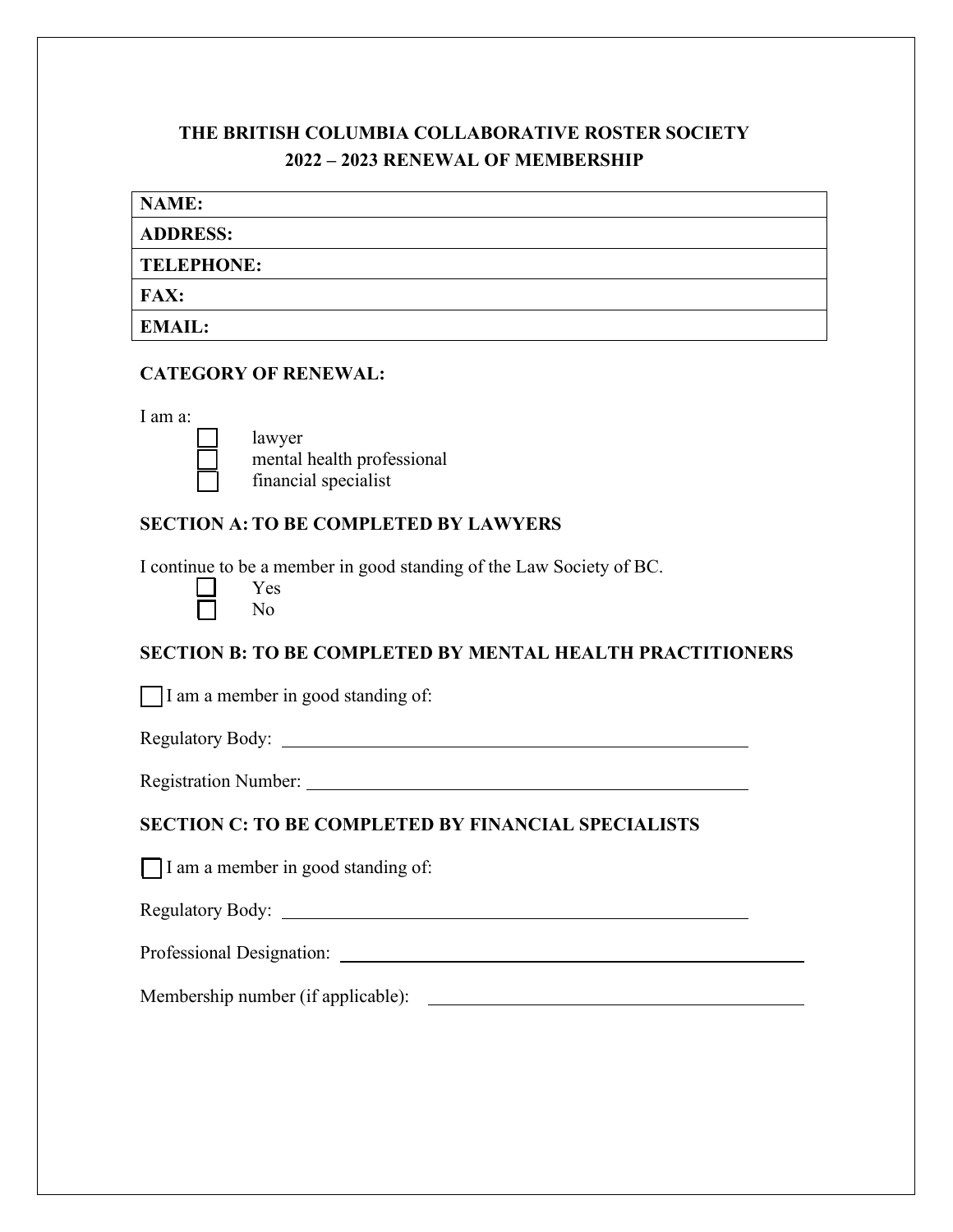## **SECTION D: TO BE COMPLETED BY ALL APPLICANTS**

#### **Personal Information:**

**1.** Since last renewing your membership, have you been convicted of a criminal offence for which a pardon has not been granted?

| es |
|----|
| Ω  |

*(if yes, please provide details)*

**2.** Since last renewing your membership, have you been found guilty of professional misconduct or been disciplined by a professional association or regulatory body?  $\Box$  Yes

|           | Nο |  |  |  |  |  |  |  |  |
|-----------|----|--|--|--|--|--|--|--|--|
| $\cdot$ r |    |  |  |  |  |  |  |  |  |

- *(if yes, please provide details)*
- **3. Lawyers:** Are you currently the subject of a disciplinary citation or action, under professional conduct review by the Law Society of British Columbia, or do you have any practice restrictions on the practice of your profession?

Yes No

*(if yes, please provide details)*

**4. Other Professionals:** Are you currently the subject of a disciplinary citation or action, under practice supervision, or do you have any practice restrictions on the practice of your profession?

Yes No

*(if yes, please provide details)*

**5.** Since last renewing your membership, have you been denied an occupational license, or had such license revoked?

 $\Box$ Yes No

*(if yes, please provide details)*

#### **Professional Information**

**6.** I continue to be a member of the International Academy of Collaborative Professionals.

| es |
|----|
| No |

(a) My IACP dues are current:  $\Box$  Yes  $\Box$  No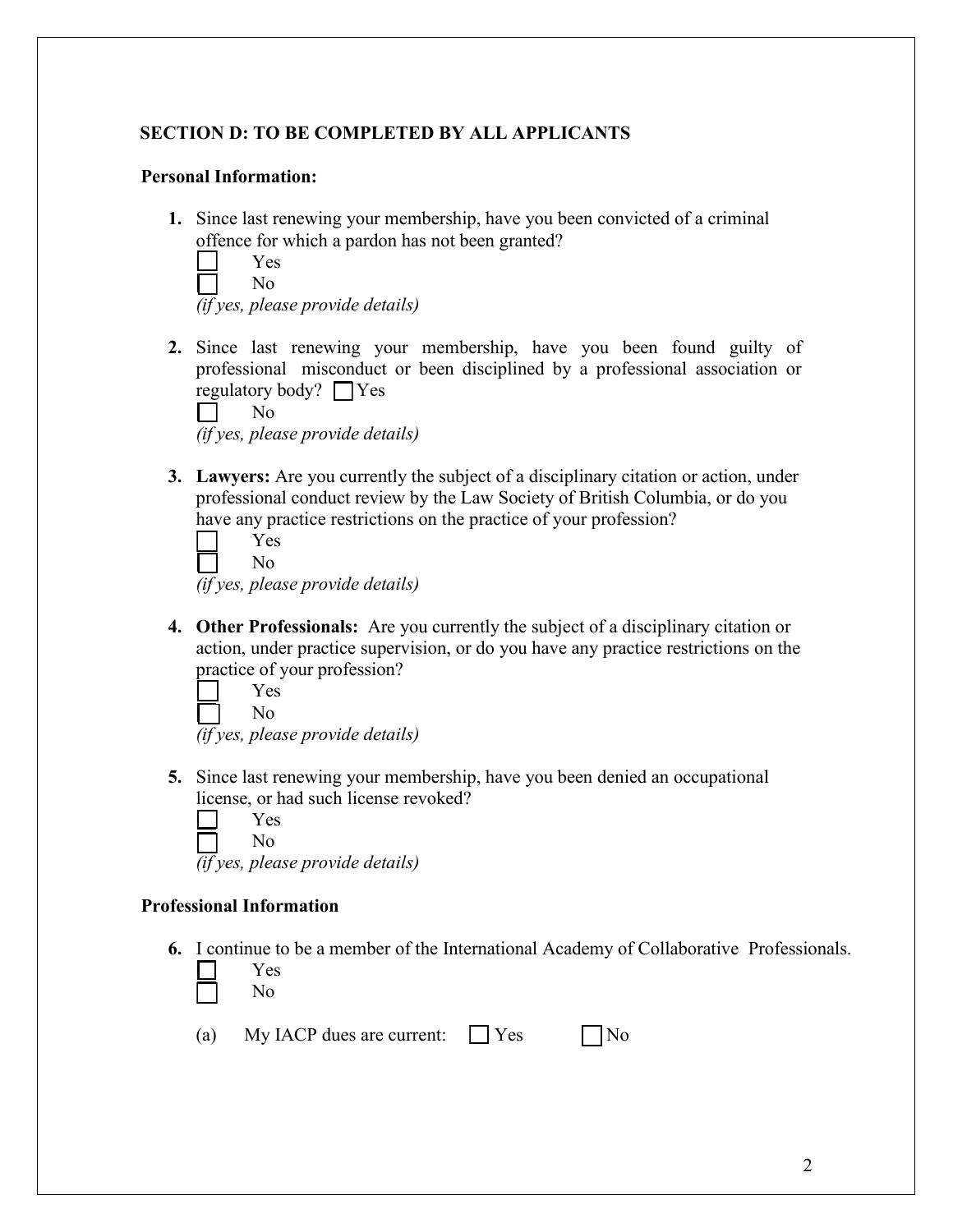- **7.** I continue to be a member of a Collaborative Practice Group that meets in person, via telephone, or web-based face-to-face meetings.
	- Yes No
- **8.** I maintain liability insurance in a minimum amount of \$1,000,000, either through my professional organization of third party coverage.
	- Yes No
- **9.** I have completed at least 14 hours of family violence training or equivalent professional/education experience (for mental health professionals), including training on identifying, assessing, and managing family violence and power dynamics in relation to dispute resolution processes design, provided by the Justice Institute of British Columbia, by the Continuing Legal Education Society of British Columbia or by any other training provider that is recognized as providing high quality training in that field ("Domestic Violence Training").

| Y<br>es |
|---------|
| NΩ      |

(If training was with a training provider other that JIBC or CLE of BC, provide name of training provider and year of training):

**10.** In the last year, I have completed a minimum of twenty (20) hours of professional development or continuing education related to my collaborative practice, as set out below.

Of the 20 hours, at least seven (7) must be directly obtained from a collaborative skills training (please see [www.bccollaborativerostersociety.com](http://www.bccollaborativerostersociety.com/) – trainings page to view trainings that qualify for this requirement). The remaining 13 hours may include:

- Mediation trainings
- Communication skills training
- Family systems or family development trainings
- Attendance at practice group events, including dinner meetings
- Attendance at workshops and lectures at the IACP Forum
- Other trainings as listed on the bccollaborativerostersociety.com trainings page.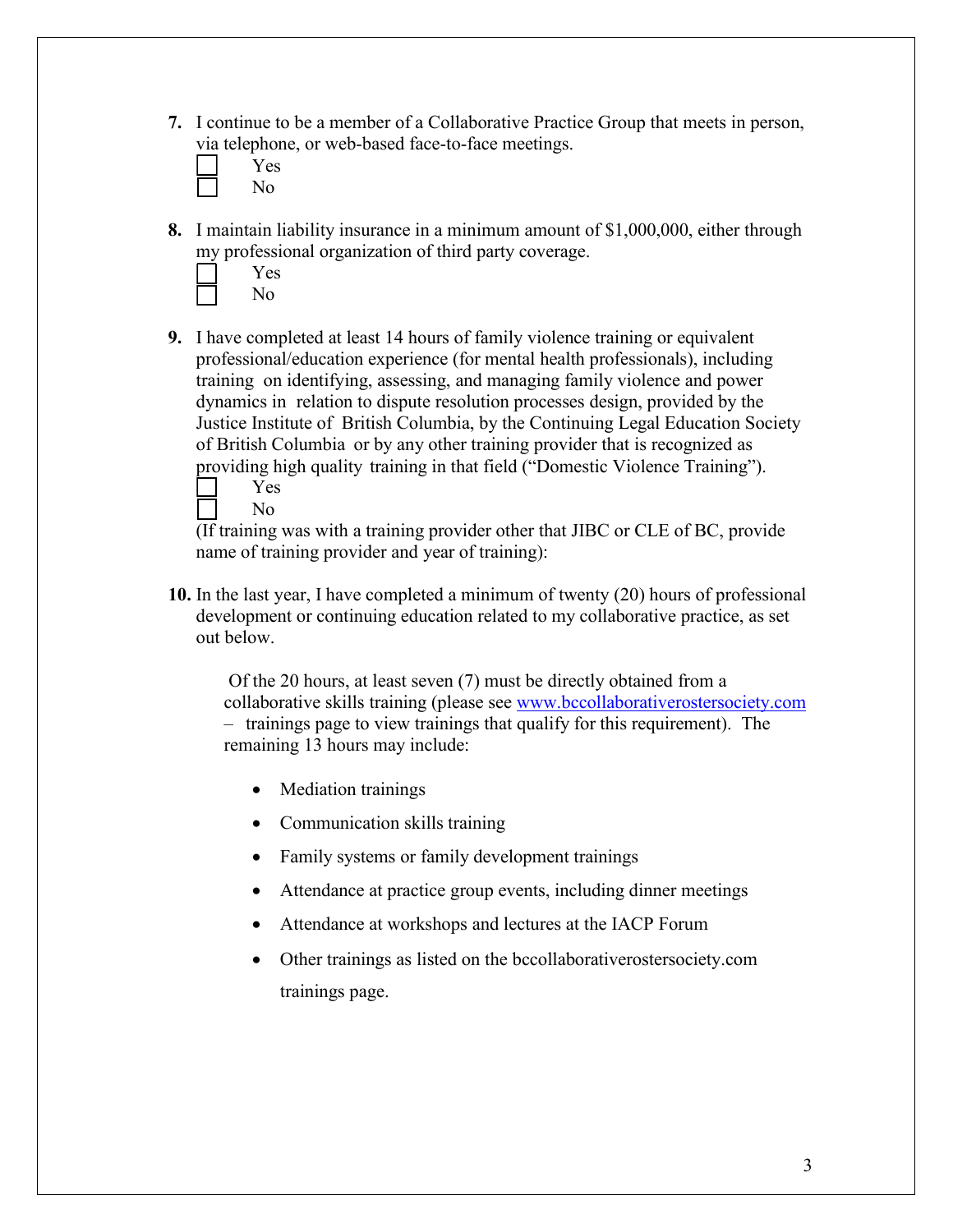| <b>Training</b> | <b>Institution, event, and/or<br/>Primary Trainer</b> | Date | <b>Hours</b> |
|-----------------|-------------------------------------------------------|------|--------------|
|                 |                                                       |      |              |
|                 |                                                       |      |              |
|                 |                                                       |      |              |
|                 |                                                       |      |              |
|                 |                                                       |      |              |
|                 |                                                       |      |              |
|                 |                                                       |      |              |
|                 |                                                       |      |              |
|                 |                                                       |      |              |
|                 |                                                       |      |              |
|                 |                                                       |      |              |
|                 |                                                       |      |              |
|                 |                                                       |      |              |
|                 |                                                       |      |              |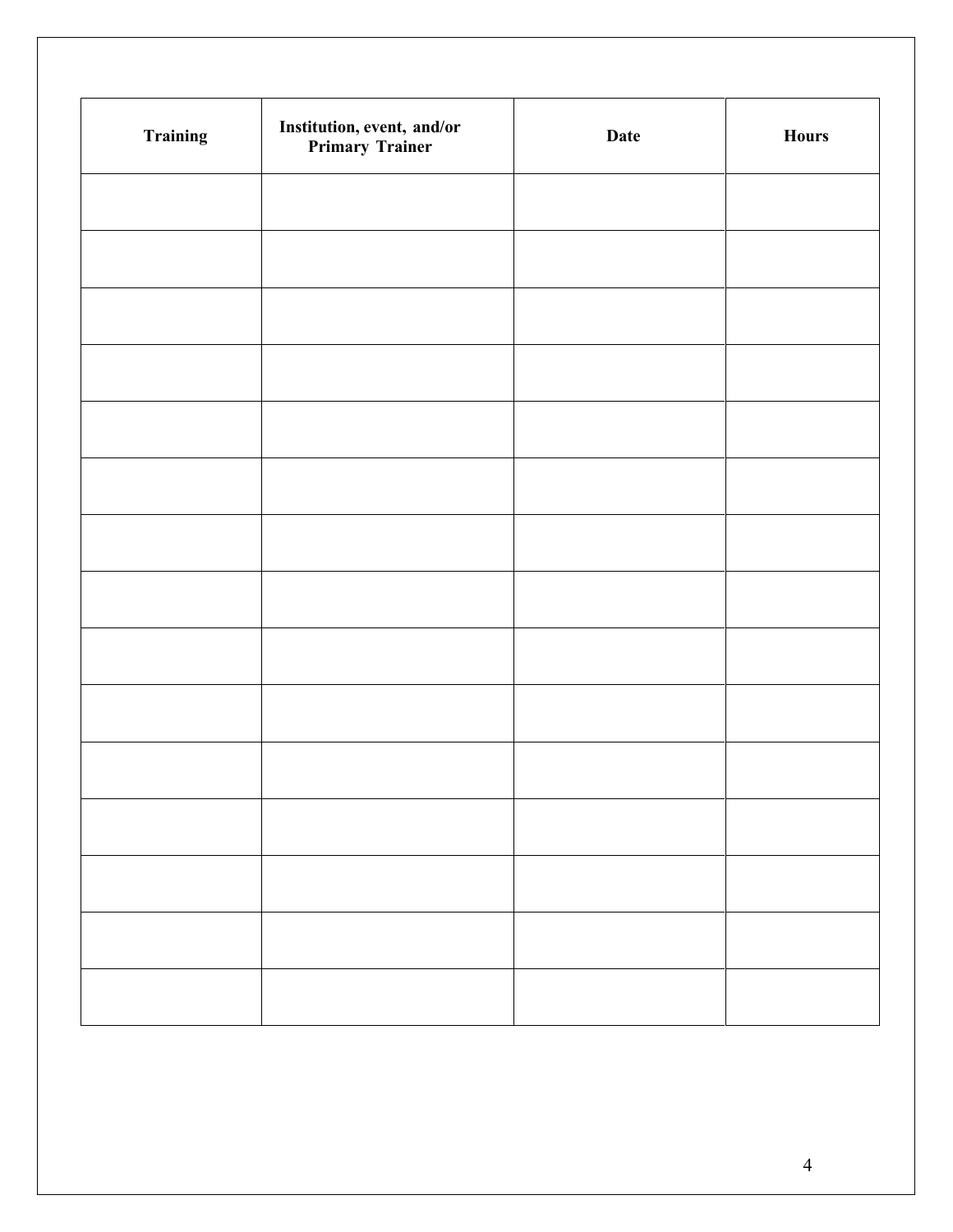- **11.** In the last year, I have maintained an active collaborative practice, and have met the minimum number of files as set out below:
	- **Lawyers:** 3 collaborative files (participation agreements signed) or at least 15 hours of involvement in on-going Collaborative file(s).

| .              |
|----------------|
| Yes            |
| N <sub>O</sub> |

• **Mental Health Professionals**: 2 collaborative files (participation agreements signed) or at least 10 hours of involvement in on-going Collaborative file(s).

Yes

- No
- **Financial Professionals:** 1 collaborative files (participation agreements signed) or at least 5 hours of involvement in on-going Collaborative  $file(s)$ .

|  | Yes |
|--|-----|
|  | ง∩  |

*In the event that a BCCRS member is not able to comply with the requirements set out in the minimum number of files (above) they must send a written report to the Board of Directors of the BCCRS explaining the circumstances surrounding non-compliance. The Board of Directors will review the written submission and may waive the requirement of minimum number of files in certain circumstances.*

# **Fees & Methods of Payment:**

**Lawyers and Financial Professionals:** I have attached a cheque or e-transfer in the amount of **\$367.50** (\$350 plus GST of \$17.50) payable to the British Columbia Collaborative Roster Society for the 2022-2023 membership year.

**Mental Health Professionals:** I have attached a cheque or e-transfer in the amount of **\$210.00** (\$200 plus GST of \$10.00) payable to the British Columbia Collaborative Roster Society for the 2022-2023 membership year.

**Part-Time Membership:** I have attached a cheque or e-transfer in the amount of **\$105.00** (\$100 plus GST of \$5.00) payable to the British Columbia Collaborative Roster Society for the 2022-2023 membership year. (Please note to qualify for part-time membership, you must have been on the Roster for 5 years; Identify as working only part-time; Training requirement is 5 hours).

*If you would like to mail your application and a cheque to the BC Collaborative Roster Society, please email our office at [info@bccollaborativerostersociety.com](mailto:info@bccollaborativerostersociety.com) to obtain our mailing address.* 

*OR email your completed application to [info@bccollaborativerostersociety.com](mailto:info@bccollaborativerostersociety.com) and e-transfer to [info@bccollaborativerostersociety.com.](mailto:info@bccollaborativerostersociety.com)*